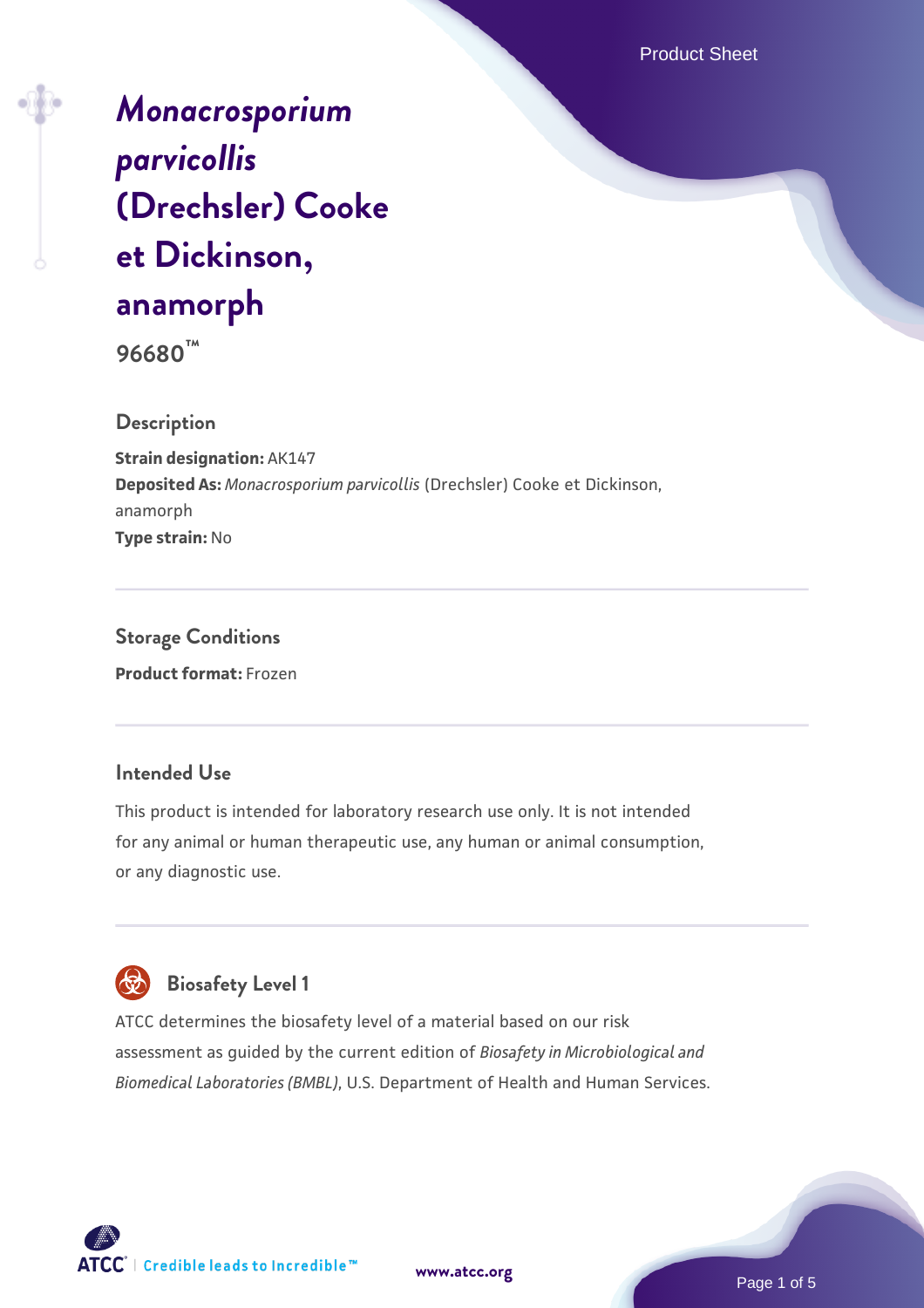It is your responsibility to understand the hazards associated with the material per your organization's policies and procedures as well as any other applicable regulations as enforced by your local or national agencies.

ATCC highly recommends that appropriate personal protective equipment is always used when handling vials. For cultures that require storage in liquid nitrogen, it is important to note that some vials may leak when submersed in liquid nitrogen and will slowly fill with liquid nitrogen. Upon thawing, the conversion of the liquid nitrogen back to its gas phase may result in the vial exploding or blowing off its cap with dangerous force creating flying debris. Unless necessary, ATCC recommends that these cultures be stored in the vapor phase of liquid nitrogen rather than submersed in liquid nitrogen.

## **Certificate of Analysis**

For batch-specific test results, refer to the applicable certificate of analysis that can be found at www.atcc.org.

## **Growth Conditions**

**Medium:**  [ATCC Medium 343: V8 juice agar](https://www.atcc.org/-/media/product-assets/documents/microbial-media-formulations/3/4/3/atcc-medium-0343.pdf?rev=fbf48fa24e664932828269db1822ab12) **Temperature:** 24°C

## **Material Citation**

If use of this material results in a scientific publication, please cite the material in the following manner: *Monacrosporium parvicollis* (Drechsler) Cooke

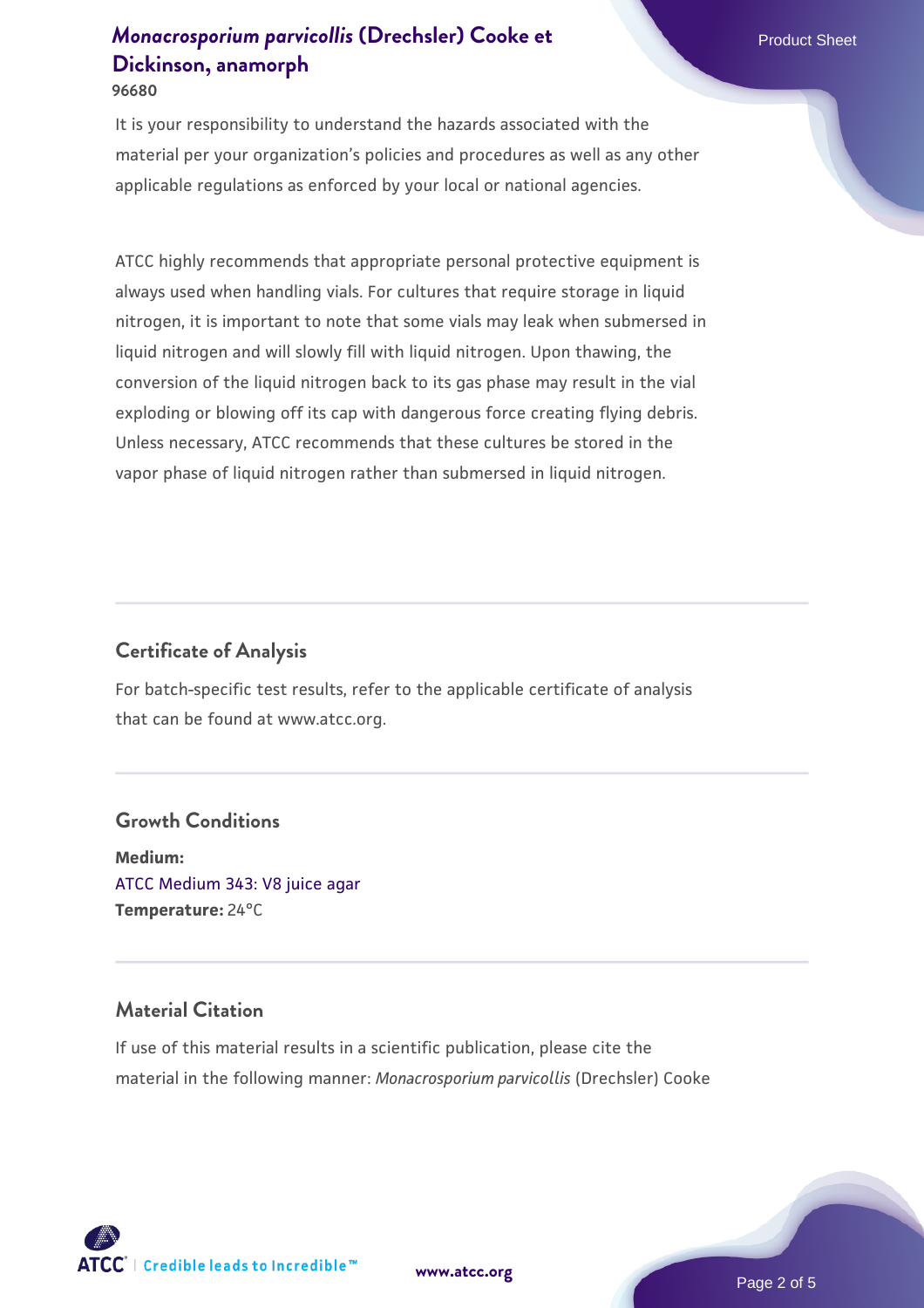**96680**

et Dickinson, anamorph (ATCC 96680)

#### **References**

References and other information relating to this material are available at www.atcc.org.

## **Warranty**

The product is provided 'AS IS' and the viability of ATCC® products is warranted for 30 days from the date of shipment, provided that the customer has stored and handled the product according to the information included on the product information sheet, website, and Certificate of Analysis. For living cultures, ATCC lists the media formulation and reagents that have been found to be effective for the product. While other unspecified media and reagents may also produce satisfactory results, a change in the ATCC and/or depositor-recommended protocols may affect the recovery, growth, and/or function of the product. If an alternative medium formulation or reagent is used, the ATCC warranty for viability is no longer valid. Except as expressly set forth herein, no other warranties of any kind are provided, express or implied, including, but not limited to, any implied warranties of merchantability, fitness for a particular purpose, manufacture according to cGMP standards, typicality, safety, accuracy, and/or noninfringement.

## **Disclaimers**

This product is intended for laboratory research use only. It is not intended for any animal or human therapeutic use, any human or animal consumption, or any diagnostic use. Any proposed commercial use is prohibited without a license from ATCC.

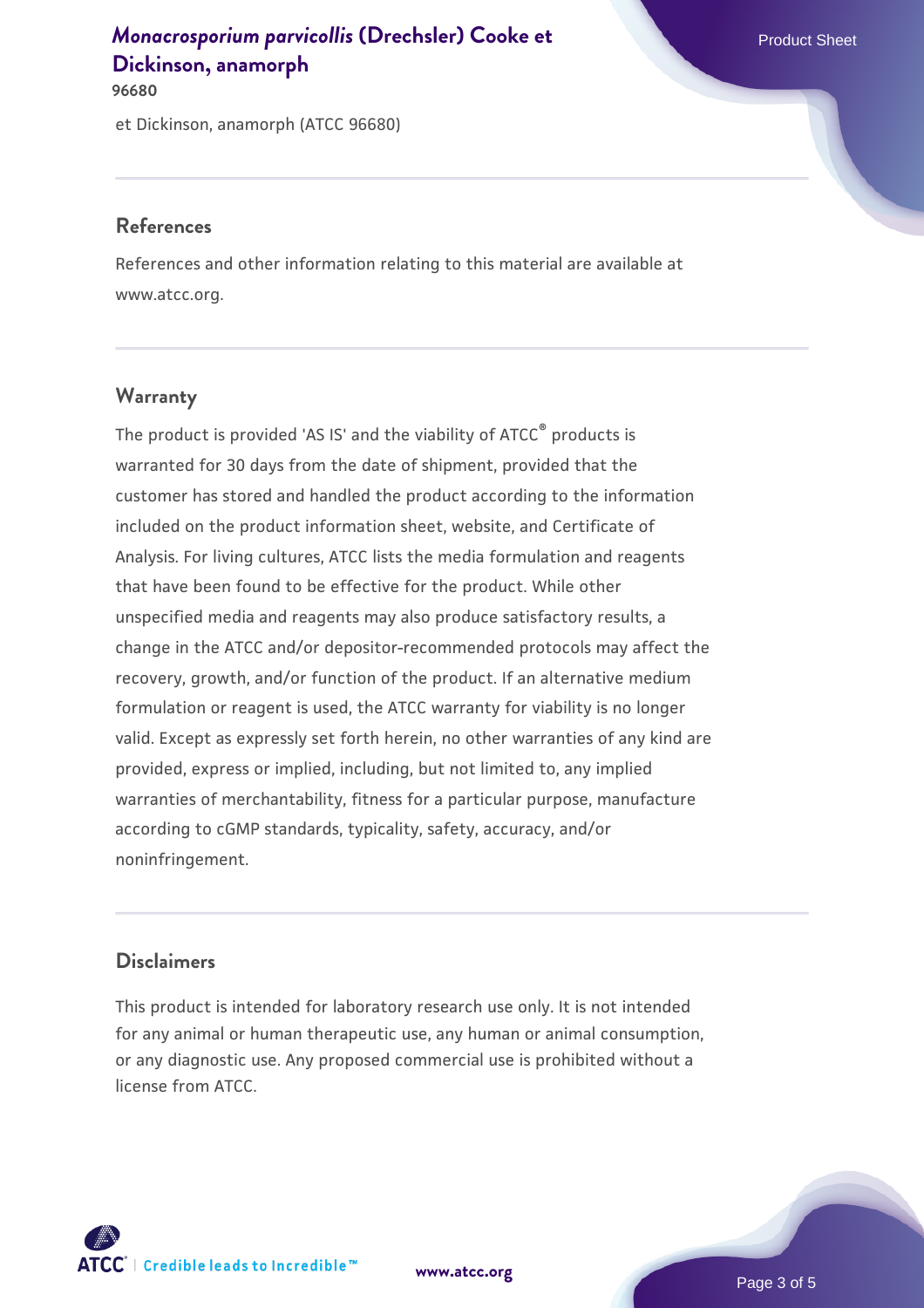**96680**

While ATCC uses reasonable efforts to include accurate and up-to-date information on this product sheet, ATCC makes no warranties or representations as to its accuracy. Citations from scientific literature and patents are provided for informational purposes only. ATCC does not warrant that such information has been confirmed to be accurate or complete and the customer bears the sole responsibility of confirming the accuracy and completeness of any such information.

This product is sent on the condition that the customer is responsible for and assumes all risk and responsibility in connection with the receipt, handling, storage, disposal, and use of the ATCC product including without limitation taking all appropriate safety and handling precautions to minimize health or environmental risk. As a condition of receiving the material, the customer agrees that any activity undertaken with the ATCC product and any progeny or modifications will be conducted in compliance with all applicable laws, regulations, and guidelines. This product is provided 'AS IS' with no representations or warranties whatsoever except as expressly set forth herein and in no event shall ATCC, its parents, subsidiaries, directors, officers, agents, employees, assigns, successors, and affiliates be liable for indirect, special, incidental, or consequential damages of any kind in connection with or arising out of the customer's use of the product. While reasonable effort is made to ensure authenticity and reliability of materials on deposit, ATCC is not liable for damages arising from the misidentification or misrepresentation of such materials.

Please see the material transfer agreement (MTA) for further details regarding the use of this product. The MTA is available at www.atcc.org.

## **Copyright and Trademark Information**

© ATCC 2021. All rights reserved. ATCC is a registered trademark of the American Type Culture Collection.

**Revision**



**[www.atcc.org](http://www.atcc.org)**

Page 4 of 5